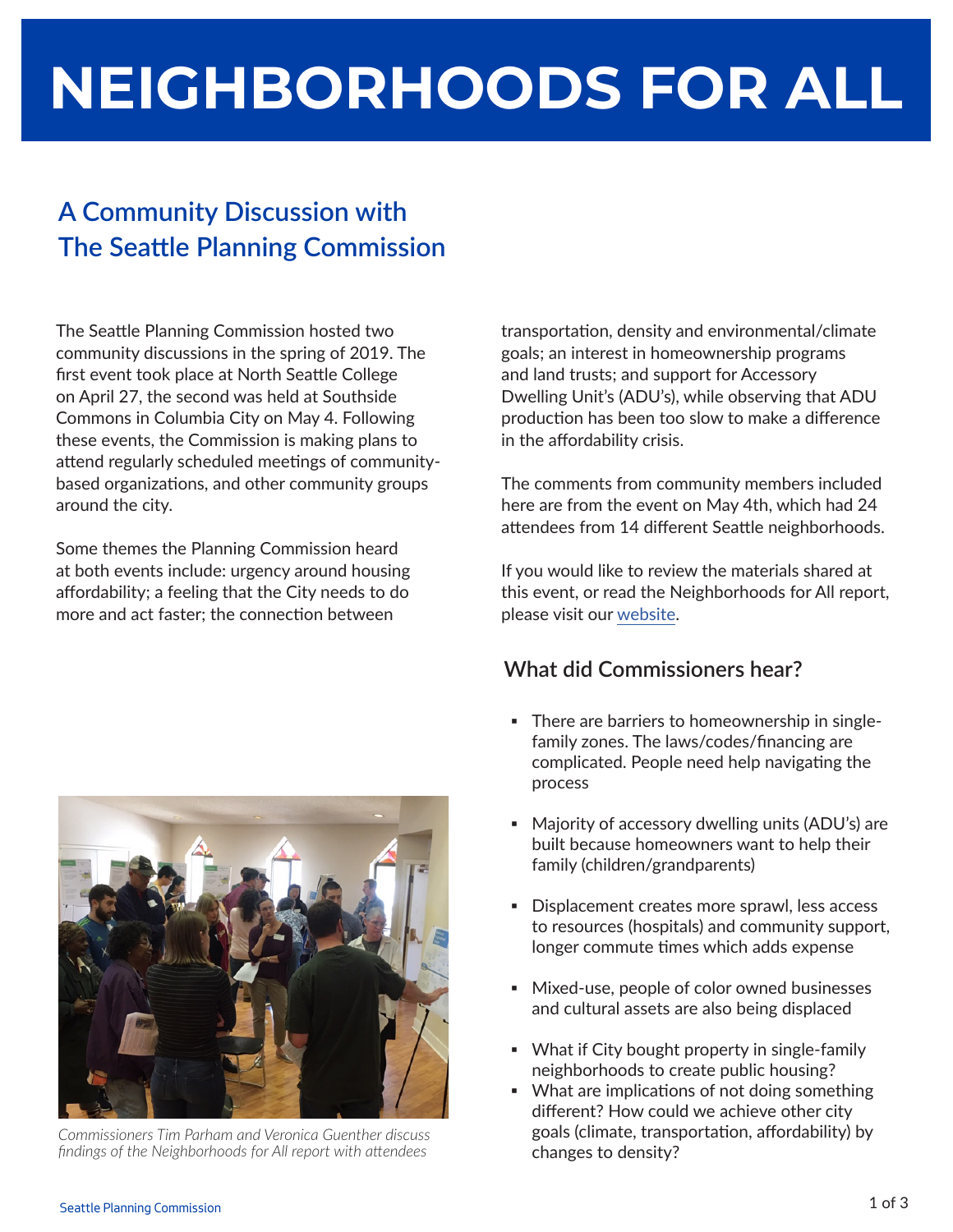#### **Comments continued:**

- Incentivize private investment in neighborhoods (such as grocery stores) in addition to other public investments
- **.** In terms of the share carried by developers: ask more of builders, such as, impact fees to offset wear and tear on roads, and support transit and utilities. For the last decade developers have gotten a "free ride"
- How to reconcile economy and growth with the most regressive tax structure of any state?
- We want social and economic diversity-- where is the working class in Seattle?
- Young residents need more opportunities for rentals
- Need to have homeowners stay in their community. Can City of Seattle offer financing and professional assistance?
- Could the City lend bonding capacity to help homeowners build ADU/DADU's? Need to return land to public ownership
- How could the City encourage/require the development of cottages?
- There is currently not enough flexibility to age in place-- look at generational issues and demographics
- Allow more people to occupy land within walkable distance to amenities. Allow them to occupy all areas of Seattle
- **Why is low-density single-family land preserved,** but higher density areas get redeveloped? Politics are informing the process rather than science/data. The choices feel random
- You could allow the same scale and structures in single-family zones, but just allow more households/people per lot



*Commissioners facilitate group discussions with attendees*

- We should preserve small apartment buildings and let single-family zones absorb more growth. Stop tear downs of small apartment buildings that are already a denser form of housing
- We need an inclusive process, don't listen to the "screamers" who are not representative of the community. "Seattle process" needs to build trust, people don't want to engage if they're going to be ignored.
- There is not going to be just one strategy that will fix the housing crisis
- **•** Think about messaging to be about transportation and housing choices-- not about eliminating single-family neighborhoods. There could be a lot of agreement on these ideas, needs to be framed in a way that resonates with community concerns
- What is replacing existing homes? Whats the vision and how do we get there? Need to aim for a positive outcome, vision of inclusive community
- Could be useful to look at models outside Seattlefind things that we can point to and say "this is what we need to do" explore how it could happen here in Seattle